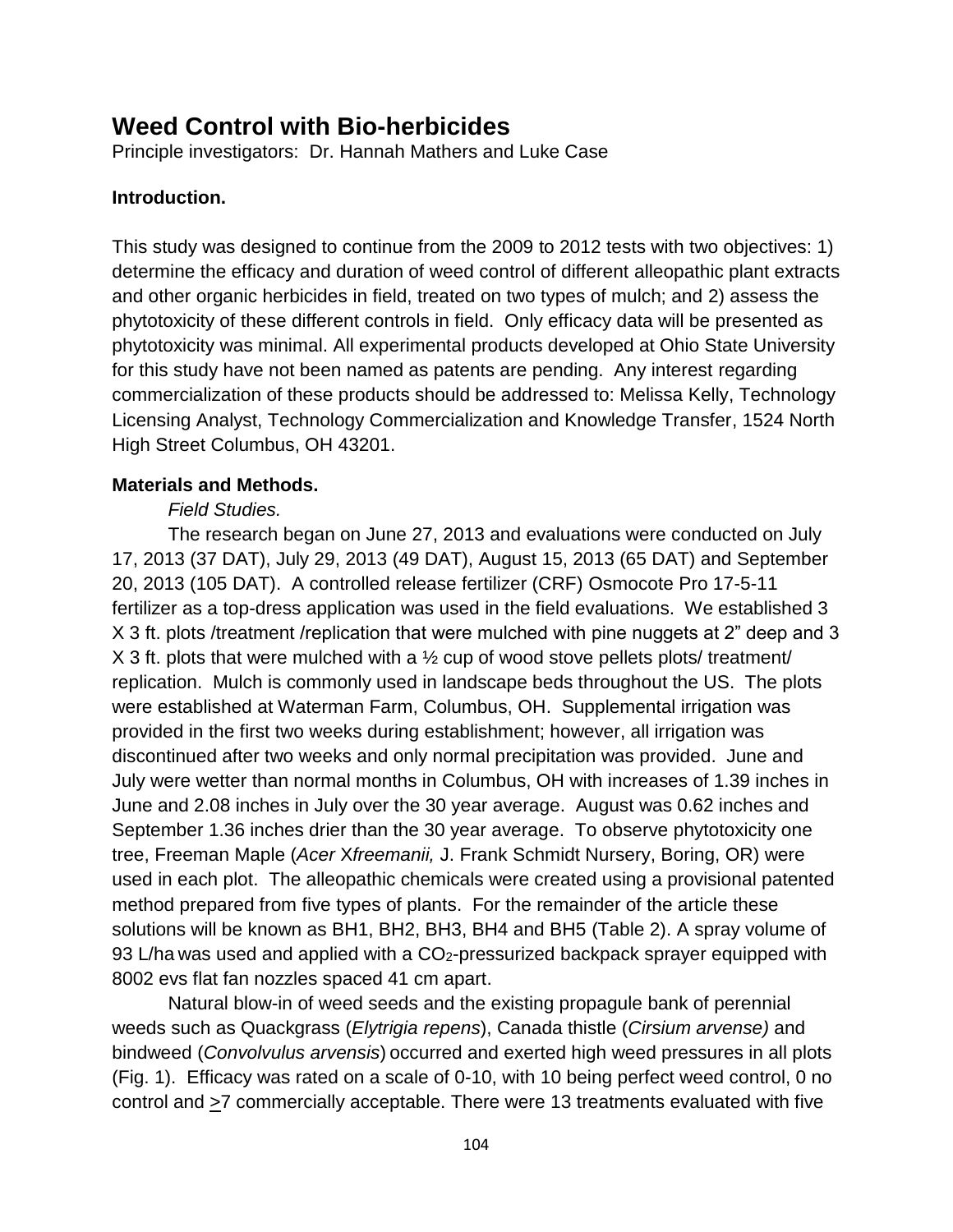replications per treatment. Two commercial bio-herbicide products were also evaluated as comparisons to the five alleopathic chemicals we created. The two commercial bioproducts were 20% acetic acid, WeedPharm™ at 10% v/v (Pharm Solutions Inc., Port Townsend, WA) and Fiesta, Iron HEDTA 26.52% (Neudorff North America) (W. Neudorff GmbH KG, Germany) at 10% v/v (Table 2). Each of these and the alleopathic plant extracts (Table 2) were applied either directly onto the bark mulch already spread on the ground or to the wood pellets in a retractable roof house. After the wood pellets were sprayed and let dry for 24 hours, they were bagged and ½ cup of each was applied to the ground of the 3 X 3 ft. field plots. One synthetic herbicide, FreeHand was also used as a comparison for efficacy. FreeHand was applied at 150 lb/ac over the top of the mulched beds. Three controls were implemented one for each mulch type with no chemical addition and a blank check (no mulch/no chemical).



**Fig. 1.** August 15, 2013, Waterman Farms, Columbus, OH, bio-herbicide trial showing extreme weed pressure present at the site.

#### **Results and discussion.**

Only one of the ½ cup of wood pellet mulch treatments was providing commercially acceptable weed control at 37 DAT. The synthetic herbicide FreeHand, at 37 DAT provided a rating of 7.6 (Table 2). All the other ½ cup wood pellet mulched plots at 37 DAT were providing little efficacy over the wood pellet control (1.0) (Table 2). BH4, Weed Pharm + Fiesta and Fiesta, however, were significantly better in efficacy versus the untreated pellet control (Table 2). At 49 DAT even the FreeHand at 150 lb/ac with ½ cup wood pellet mulched plots were no longer commercially acceptable (5.6) (Table 2). Although, BH3, BH4 and FreeHand were still providing statistically better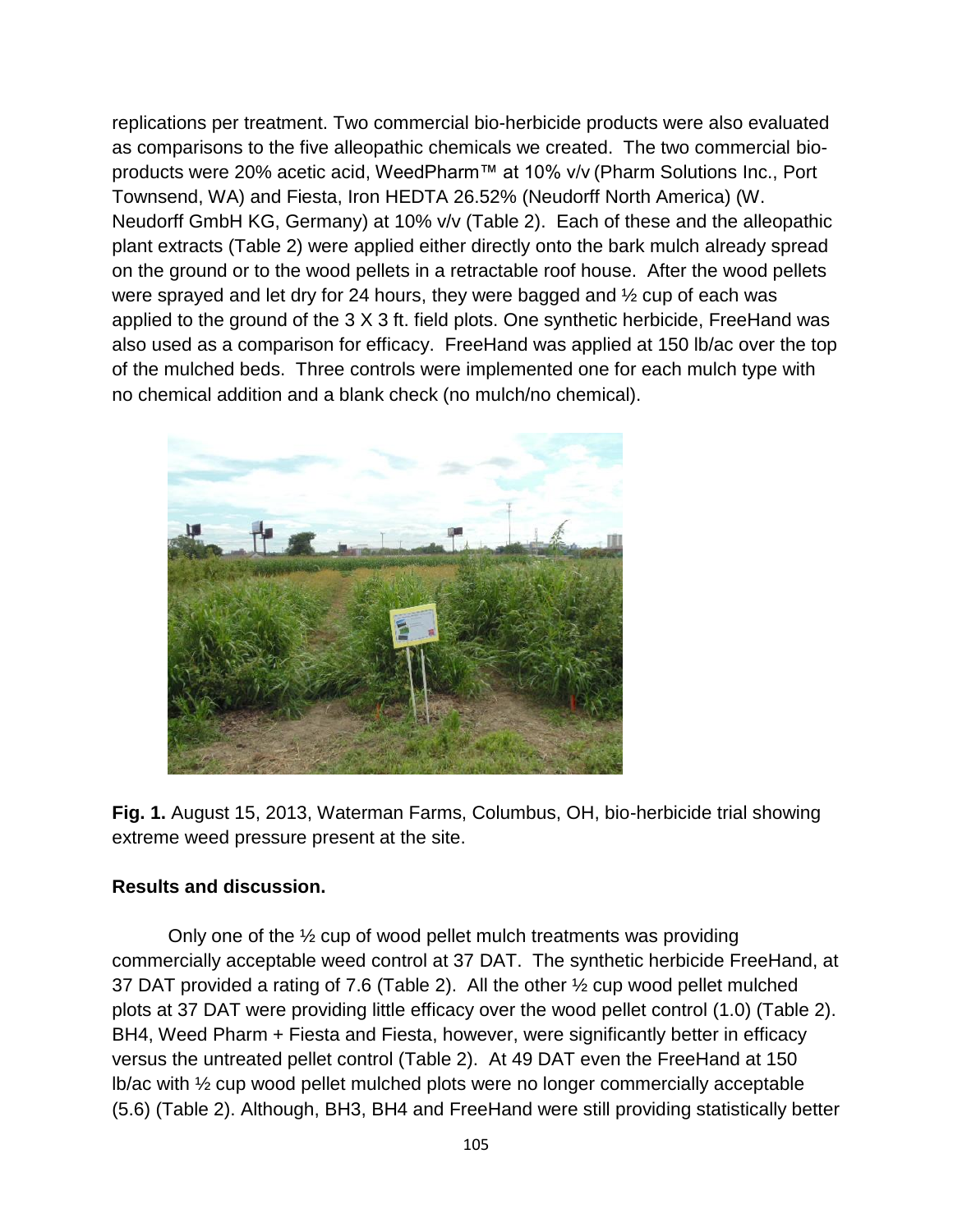control than the untreated pine nugget control plots (Table 2). By 65 DAT averaged over the five replications, FreeHand was providing no weed control (0) with the ½ cup mulched plots (Table 2) (Fig. 4). This poor performance with FreeHand which has a residual life of 150 days is an indication of the severe weed pressure in the 2013 Bio-Herbicide Waterman Farm plot (Fig. 1).

All treatments with the 2" pine nugget at 37 and 49 DAT were commercially acceptable and were not statistically better than the untreated pine nugget plots (Table 2). It seems at 49 DAT much of the weed control is being provided by the two inches of pine nuggets. At 65 DAT, however, seven treatments are below commercially acceptable efficacy. FreeHand is the only treatment statistically similar to the control Table 2). Five treatments at 65 DAT, four of which were alleopathic plant extracts are commercially acceptable, BH2, BH3, BH4, Fiesta 10% and BH4 + BH5 (Table 2). At 65 DAT all pellet treatments were now offering no control (Table 2). By 105 DAT only three treatments evaluated provided efficacy ratings at or above commercially acceptable  $\geq 7$ BH2 (Fig. 2 A), BH4 (Fig. 2 A) and BH4 + BH5 (Fig. 3) (Table 2).





**Fig. 2. A.** (left) BH4 (left side of photo A) and BH2 (right side of photo A) both have a rating of 7.0

when picture was taken, September 23, 2013 (3 MAT) at Waterman Farms, Columbus, OH, bio-herbicide trial. **B.** Control with pine nuggets 3MAT (rating 2.8).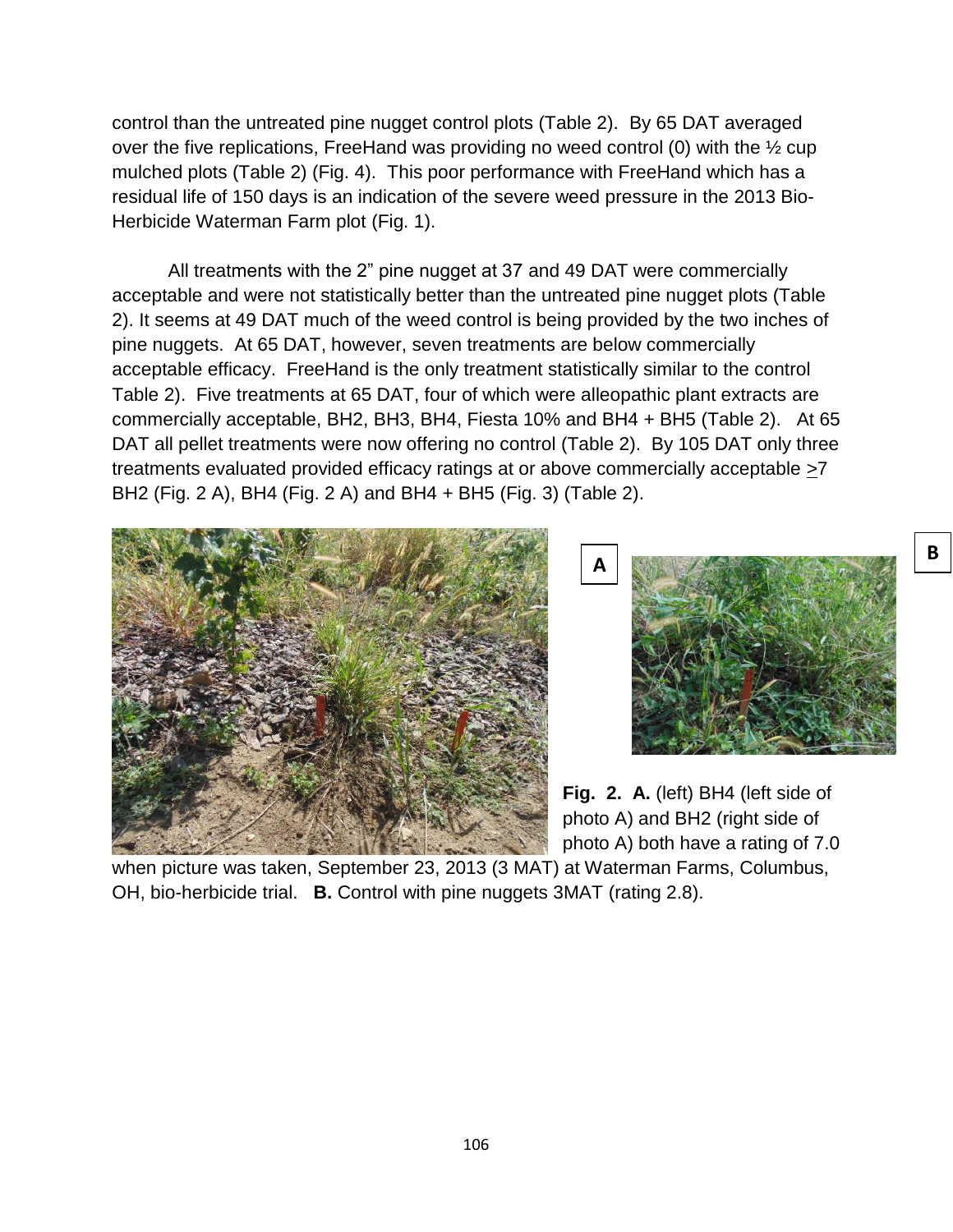

**Fig. 3.** (left) BH4 + BH5 (rating of 7.0) when picture was taken, September 23, 2013 (3 MAT) at Waterman Farms, Columbus, OH, bioherbicide trial.



**Fig. 4.** (above) 65 DAT Waterman Farm, Columbus, OH, FreeHand at 150 lb/ac applied over the top of 2" of pine nuggets. Picture taken August 15, 2013.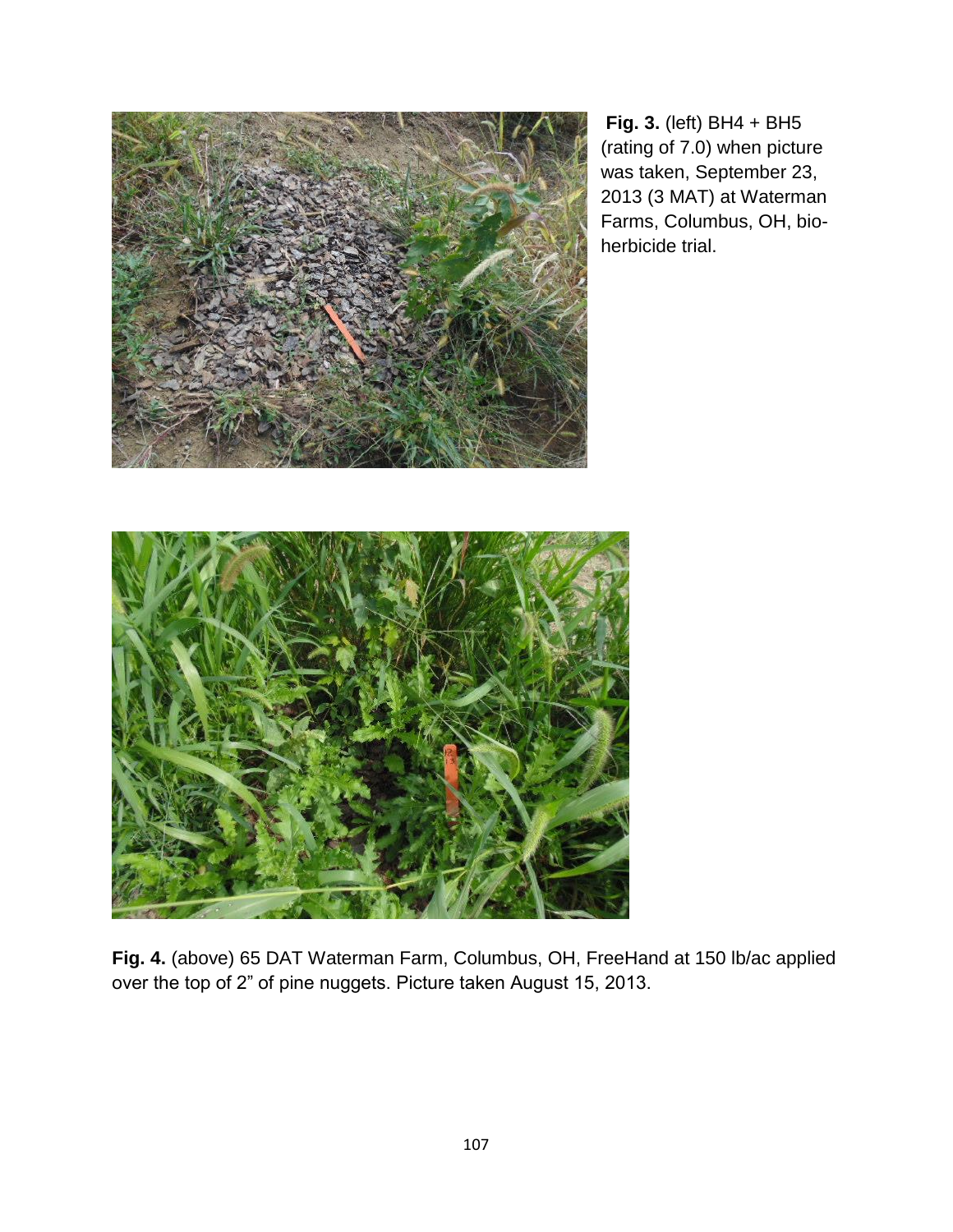**Table 2.** Five alleopathic bio-herbicides compared to other organic herbicides and one synthetic applied on 2" of pine nuggets (PN) or  $\frac{1}{2}$  cup of wood pellets (Pellets) evaluated over four dates at Ohio State University Waterman Farm, Columbus, OH. The trial was initiated on June 27, 2013.

|                            | 37 DAT <sup>z</sup>   |     |               |      | 49 DAT    |    |                |      | 65 DAT           |     |         |   | <b>105 DAT</b> |     |         |
|----------------------------|-----------------------|-----|---------------|------|-----------|----|----------------|------|------------------|-----|---------|---|----------------|-----|---------|
| Treatment                  | <b>PN<sub>y</sub></b> |     | Pellets       |      | <b>PN</b> |    | <b>Pellets</b> |      | <b>PN</b>        |     | Pellets |   | PN             |     | Pellets |
| BH <sub>1</sub>            | $8.4$ <sup>xw</sup>   | abc | 3.8           | bcde | 8.4       | ab | 4.4            | abc  | 5.4              | bcd | 1.8     | a | 5.4            | ab  | 0.0     |
| BH <sub>2</sub>            | 9.2                   | a   | 3.2           | bcde | 8.6       | ab | 2.8            | abcd | 7.8              | a   | 0.0     | b | 7.0            | a   | 0.0     |
| BH <sub>3</sub>            | 8.4                   | abc | 3.8           | bcde | 8.2       | ab | 4.8            | ab   | 7.0              | abc | 0.0     | b | 5.4            | ab  | 0.0     |
| BH4                        | 8.8                   | abc | 4.8           | abc  | 8.2       | ab | 3.0            | ab   | 6.8              | abc | 0.0     | b | 7.0            | a   | 0.0     |
| WeedPharm 10% + Fiesta 10% | 8.8                   | abc | 5.6           | ab   | 8.2       | ab | 4.2            | abcd | 6.0              | abc | 0.0     | b | 3.8            | bcd | 0.0     |
| WeedPharm 10% + BH2        | 8.2                   | bc  | 4.4           | bc   | 8.2       | ab | 3.0            | abcd | 4.8              | cd  | 0.0     | b | 4.8            | abc | 0.0     |
| 10% Fiesta                 | 9.0                   | ab  | 4.8           | abc  | 9.2       | a  | 2.8            | abcd | 7.2              | ab  | 0.4     | b | 5.4            | ab  | 0.0     |
| $BH4 + BH5$                | 8.4                   | abc | 3.8           | bcde | 8.8       | ab | 2.6            | abcd | 6.8              | abc | 0.0     | b | 7.0            | a   | 0.0     |
| WeedPharm 10%              | 8.4                   | abc | $3.4^{\circ}$ | bcde | 7.6       | b  | 2.4            | abcd | 5.8              | abc | 0.0     | b | 5.6            | ab  | 0.0     |
| FreeHand 150 lb/ac         | 8.6                   | abc | 7.6           | - a  | 8.2       | ab | 5.4            | a    | 2.0              | e   | 0.0     | b | 2.0            | d   | 0.0     |
| Control-Pellets            |                       |     | 1.0           | e    |           |    | 1.6            | cd   |                  |     | 0.0     | b |                |     | 0.0     |
| Contol-PN                  | 8.6                   | abc |               |      | 8.6       | ab |                |      | 3.0 <sub>1</sub> | e   |         |   | 2.8            | cd  |         |
| Control (no mulch?)        | 8.0                   | C   | 2.0           | cde  | 7.6       | b  | 2.2            | bcd  | 1.6              | e   | 0.0     | b | 2.0            | d   | 0.0     |

z = Days after treatment

y = PN: pine nugget mulch; Pellets: 1/4 cup of hardwood pellets

w = Treatment ratings followed by the same letter under the same mulch are not significantly different for that date based on Ismeans ( $\alpha$  = 0.05)

x = Visual ratings based on a 0-10 scale with 0 being no weed control and 10 perfect weed control with ≥7 commercially acceptable